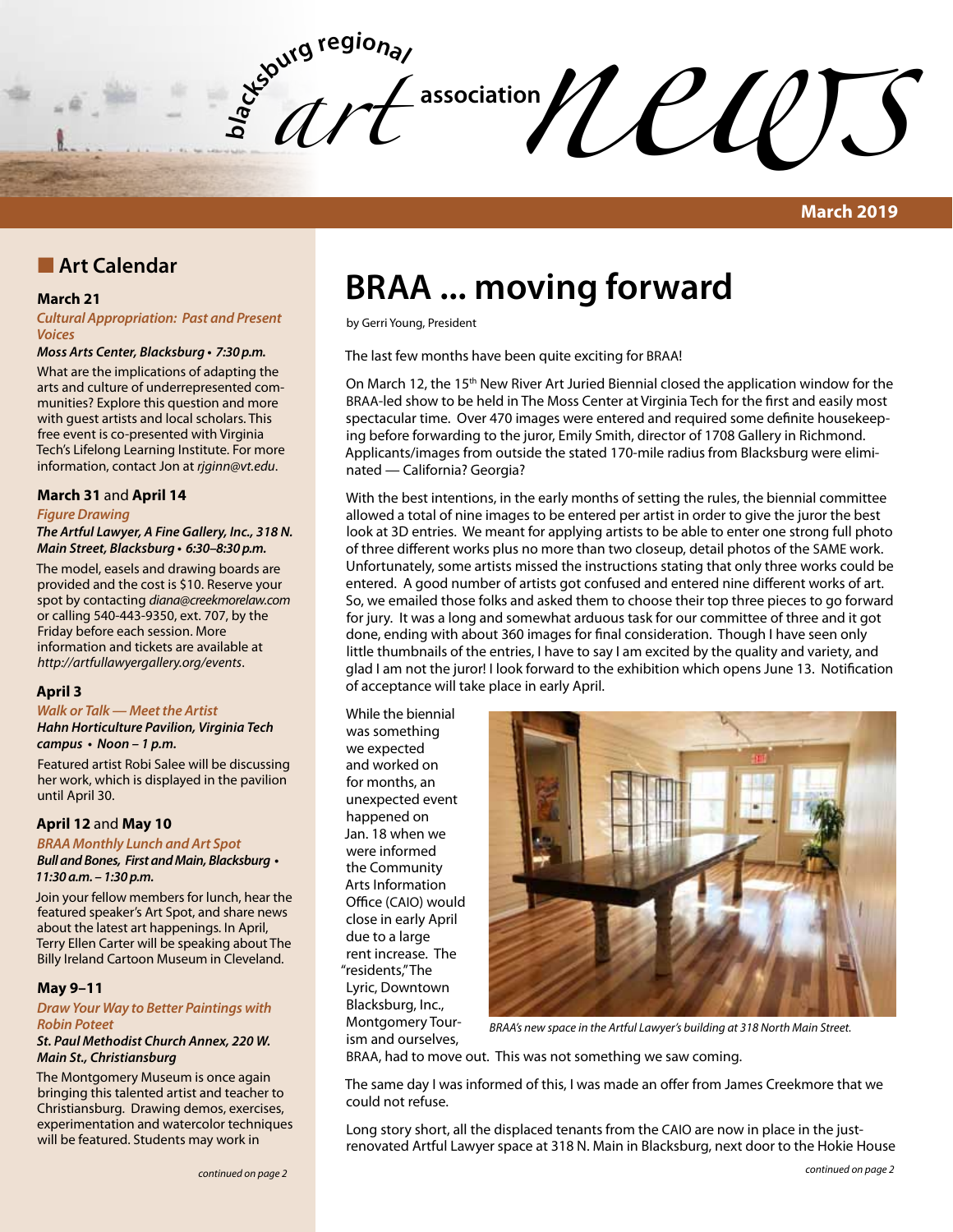n **Calendar** *continued from page 1*

watercolor or acrylics. The fee is \$175 per person; register by calling the museum at 540-382-5644.

### **June 1–2**

*Sidewalk Art Show*

**Downtown Roanoke • 10 a.m. – 5 p.m.**

Sponsored by the Taubman Museum, this annual event in the downtown market area features original paintings, photography, fine craft and sculpture.

### **June 7**

#### **Artemis Reception**

#### **Taubman Museum of Art, Roanoke • 6:30 p.m.**

Come join the celebration for the 2019 Artemis journal. The publication is supported by the Roanoke Arts Commission and The Taubman Museum of Art.

### **June 13**

### **Opening Reception, New River Art Juried Biennial Exhibition**

### **Moss Arts Center, Virginia Tech • 5–7 p.m.**

Be among the first to view the exhibition and hear the presentation of awards. Works will be displayed until August 3.

### **June 28**

### *Opening Reception, BRAA* **Theme Show Radford University Art Gallery, 214 Tyler Ave. • 5–7 p.m.**

Come view BRAA member's interpretation of this year's theme, Slice of Life. Works will be displayed until Aug. 14. For more information, contact *robisallee@hotmail.com*.

### **July 12–14**

### *Quilting Workshop*

**Warm Hearth Village Center, Blacksburg** 

Paula Golden, internationally recognized fabric artist, will be teaching a quilting workshop. Watch for more information or contact *charlotteychan@gmail.com* to express your interest in attending.

### **July 20**

### *Art and Breakfast at the Market*

**Draper Road, Blacksburg • 9 a.m. – 2 p.m.**  Have breakfast, listen to music, and stroll this sidewalk exposition of unique works where

you'll find paintings, collages, photography, sculpture, and more.

### **September 27–29**

### *Yupo Workshop*

### **Warm Hearth Village Center, Blacksburg**

Popular water media artist, Jesi Pace Berkeley will be teaching this workshop on how to create exciting effects on the synthetic paper known as Yupo. Watch for more information or contact *charlotteychan@gmail.com* to express your interest in attending.

## **BRAA announces 2019 theme show**

After a loss-of-location hiatus, the annual BRAA theme show will be returning this year! The event is open to all members who are invited to paint, sculpt, photograph or other-

wise creatively apply your interpretations of SLICE OF LIFE. The exhibit promises to be more visible this year at Radford University's newest gallery at 214 Tyler Ave. in Radford. **Volunteers will be needed to staff the gallery.** Please

mark the following deadlines on your calendar are watch for more information!

- • Artwork delivery on **June 27**.
- • Opening reception **June 28**, 5–7 pm.
- • Closing and art pick-up on **August 14**.

We will accept the first 60 pieces; please limit your entries to two works. All work must be appropriately framed for hanging. 3-D works must be gallery ready.

Please contact *robisallee@hotmail.com* for more information.



**BRAA March lunch •** *David Pearce was the featured speaker at the March 8 luncheon and shared several of his fascinating sculptures. Mark your calendar to join the fun on April 12 at Bull and Bones in Blacksburg where Terry Ellen Carter will be talking about the Billy Ireland Cartoon Museum in Cleveland.*

### **moving forward** *continued from page 1*

and a short walk from our former location. It has taken some fast work, lots of discussion, some manual labor and creative thinking about how to get everything together in this new space.

The support from James Creekmore and Diana Francis, and the cooperation from the other tenants, has been fantastic. Our new space will debut on the evening of March 27 for a closed event, but feel free to wander into The Artful Place during normal Monday – Friday business hours to check it out. It will be evolving as we go, so be patient! The whole process has taken just over three months, the efforts of many people, a few vehicles, and lots of cooperation.

That's all for now. In honor of the March 20 first day of Spring, everything is coming up roses for a new start for BRAA.  $\blacksquare$ 

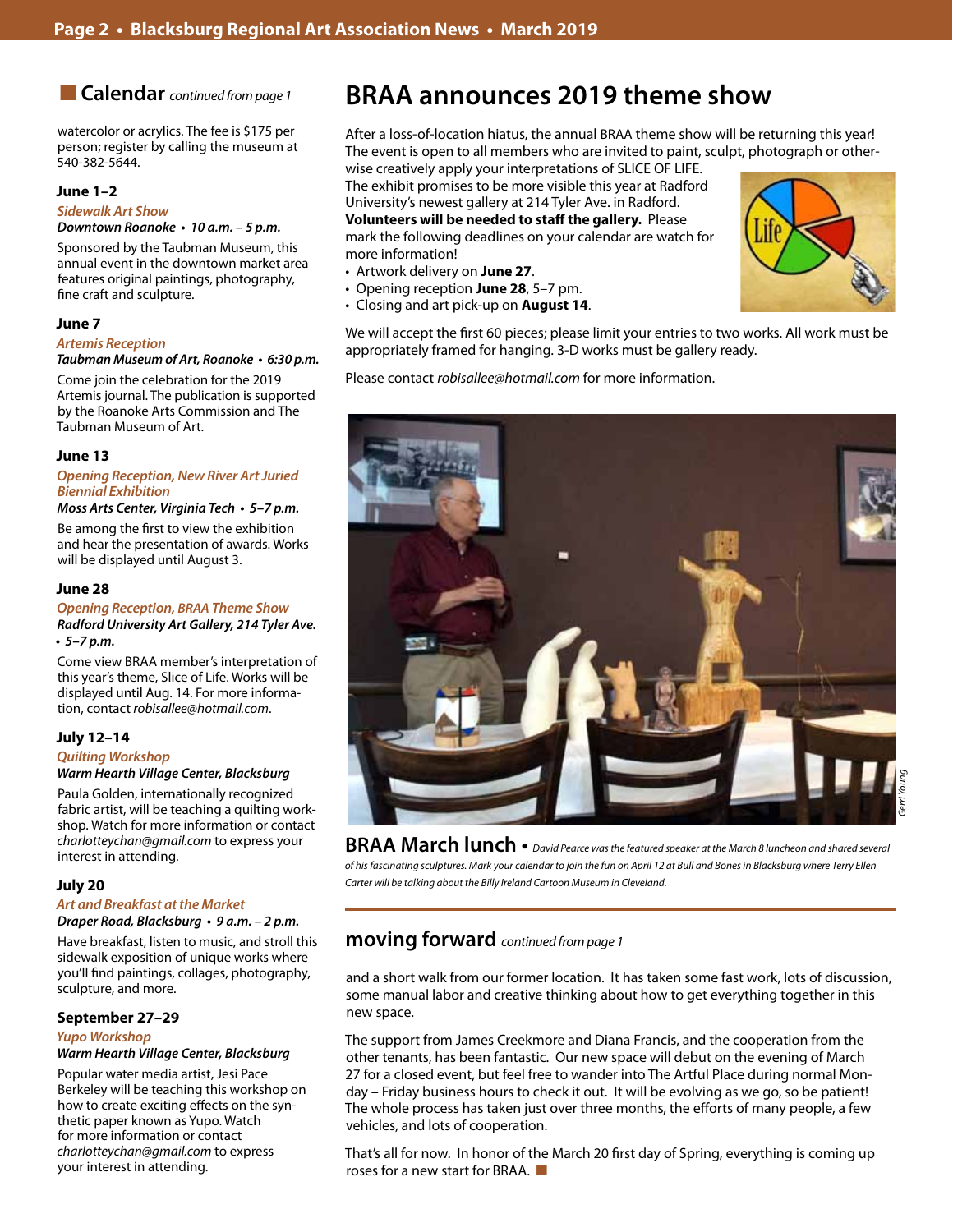## **Seeking Pottery, Poetry and Pastels**

The Artful Lawyer is planning a dual celebration for Wednesday, April 24, 5-7 p.m. in honor of both the opening of the new BRAA space in their facility and the opening of their latest quarterly exhibition.

To that end, The Artful Lawyer – otherwise known as James Creekmore and Diana Francis, warmly extend an invitation to all BRAA members to submit any work, new or old, that fits into our theme for the quarter, "Pottery, Poetry and Pastels." There may be a poetry reading during the opening depending on how many submissions are received; regardless, poetry will be displayed on the walls. Each artist may submit up to two pieces (excluding poetry — more of that medium will be accepted) and while Diana will make all the inventory labels as usual, she will happily place the BRAA cards as well so that we can showcase the organization visually.

BRAA will work to make sure our new space is ready for all that prime time attention!

If you want to contribute pieces to "Pottery, Poetry and Pastels," please contact Diana at *diana@creekmorelaw.com* to arrange for your participation.

## *Are you an*  **exhibiting artist?**

If you are not already one of the BRAA exhibiting artists now is a good time to request approval to become one! There are currently 13 galleries for showing members' work and also potential for new exhibition space at The Artful Lawyer on Main Street, Blacksburg. It is an easy process the application form and guidelines can be found at *blacksburgart.org* under the "galleries" tab. Once there, scroll down just below the current gallery schedule and click on "Exhibiting Artist Approval Process." Apply now so you can be included in the calendar planning for 2020!

## **n** Welcome New Members

BRAA has received the following new membership: **Tamara Ghosh** and **Yangju Simpkins**. Welcome!

## n **Kudos**

Congratulations to BRAA members whose works were accepted in the 2019 Artemis journal: **Vera Dickerson**, **Teri Hoover**, **Ruth Lefko**, **Sally Mook**, **Martha Olson**, **Nancy Norton**, **Robi Sallee**, and **Gerri Young**. There will be a reception celebration at the Taubman Museum of Art on June 7 at 6:30 p.m.



*Teri Hoover paints in lovely surroundings during the 2018 NRV Garden Tour.*

## *Plein air painters invited to participate in garden event*

Become one of seven artists who will have the opportunity to capture the beauty of luscious gardens on July 6! The annual New River Valley Garden Tour is held in Blacksburg from 9 a.m. until 4 p.m. and draws hundreds of garden enthusiasts.

As well as the possibility of being exposed to a new audience, a show of completed work is tentatively scheduled for May 2020.

The call for entry date is **April 1**. Spots will be open to the first seven artists to register.

This is a great opportunity for a bit of painting, with the main goal to make art and artists accessible in a fun setting. Bring your sunny dispositions and your supplies and make yourself comfy!

## *How not to feel rejected*

**Attention Members:** Please ensure that you receive BRAA correspondence by making sure that *braaarts@gmail.com* is in your **contact list** for emails.

## **Now Showing**

**January 15 – April 15** (except where indicated otherwise)

**Lisa Acciai**, Zeppoli's, Blacksburg

**Charlotte** and **Riley Chan**, Virginia Tech Women's Center

**Paula Golden,** Long and Foster, Blacksburg

**Teri Hoover**, Blacksburg branch of the Montgomery–Floyd Regional Library

**Diana Law**, Main Street Inn, Blacksburg

**Ruth Lefko**, Blacksburg Transit

**Maxine Lyons**, Blue Ridge Cancer Care, Blacksburg

**Cheryl Mackian**, Brown Insurance, Blacksburg

**Darcy Meeker**, Alexander Black House & Cultural Center, Blacksburg (thru June 10)

**Sally Mook**, Pointe West Management, Blacksburg

**David Pearce**, First Bank & Trust, Christiansburg

**Robi Sallee**, Shaheen Law Firm, Blacksburg and Hahn Garden Pavilion, Virginia Tech campus (thru April)

**Linda Weatherly Shroyer**, See Mark Optical, Blacksburg

**Lois Stephens**, Bluefield College, Bluefield, Virginia (thru April 12)

**Lisabeth Weisband**, Holtzman Alumni Center Gallery, Virginia Tech (thru May)

**Norma Woodward**, Glade Church, Blacksburg



*The Color ProjectTM: A Kinetic Light Art Experience by Darcy Meeker is on display at the Alexander Black House from April 24 – June 10.*